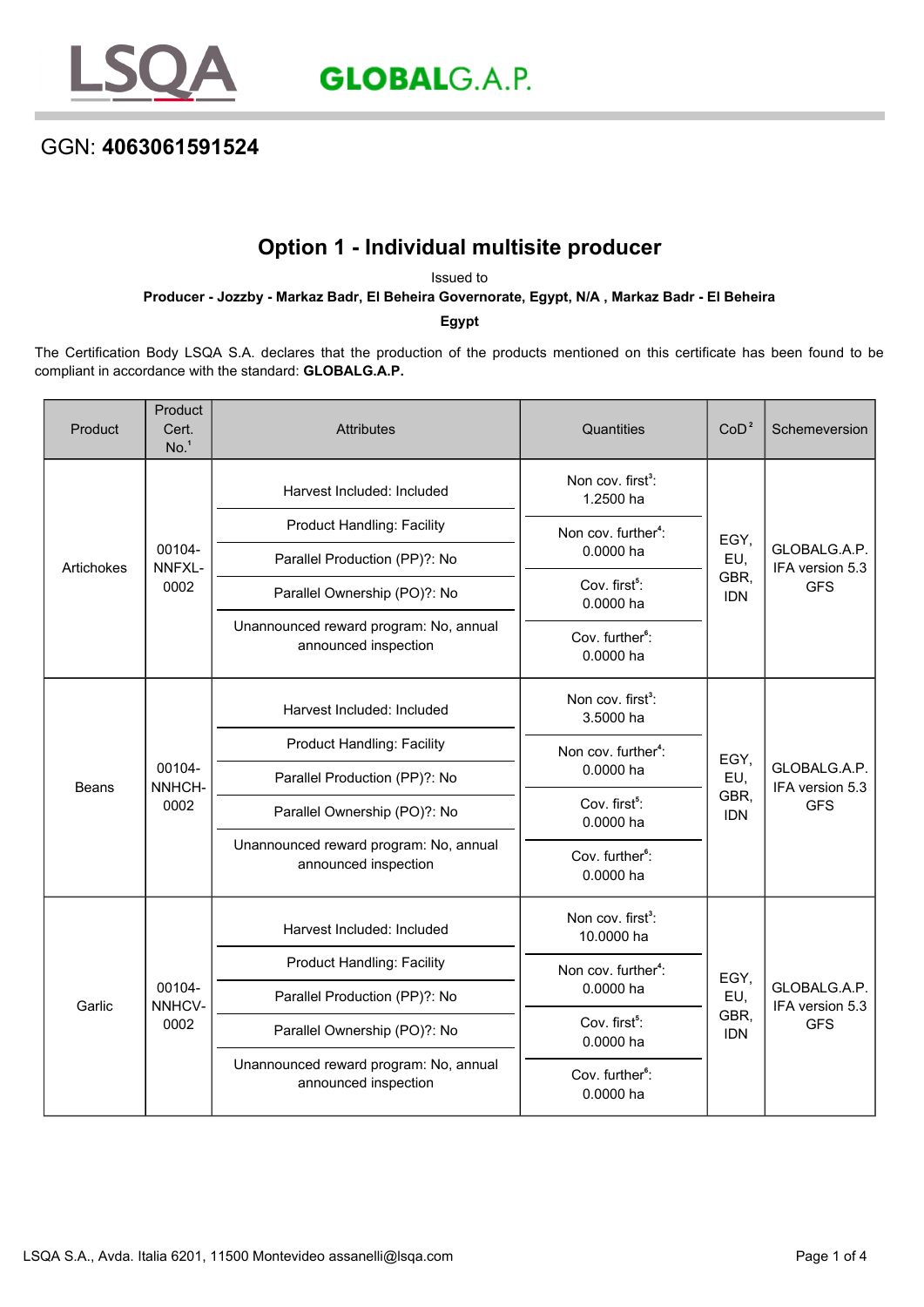| Product           | Product<br>Cert.<br>No. <sup>1</sup> | <b>Attributes</b>                                              | Quantities                                                                             | CoD <sup>2</sup>                  | Schemeversion                                 |
|-------------------|--------------------------------------|----------------------------------------------------------------|----------------------------------------------------------------------------------------|-----------------------------------|-----------------------------------------------|
| Grapes<br>(Table) | 00108-<br>HCLCV-<br>0003             | Harvest Included: Included                                     | Non cov. first <sup>3</sup> :<br>30.4000 ha                                            | EGY,<br>EU,<br>GBR,<br><b>IDN</b> | GLOBALG.A.P.<br>IFA version 5.3<br><b>GFS</b> |
|                   |                                      | <b>Product Handling: Facility</b>                              | Non cov. further <sup>4</sup> :                                                        |                                   |                                               |
|                   |                                      | Parallel Production (PP)?: No                                  | 0.0000 ha                                                                              |                                   |                                               |
|                   |                                      | Parallel Ownership (PO)?: No                                   | Cov. first <sup>5</sup> :<br>0.0000 ha                                                 |                                   |                                               |
|                   |                                      | Unannounced reward program: No, annual<br>announced inspection | Cov. further <sup>6</sup> :<br>0.0000 ha                                               |                                   |                                               |
| Lemons            | 00104-<br>NNHFP-<br>0002             | Harvest Included: Included                                     | Non cov. first <sup>3</sup> :<br>3.0000 ha                                             | EGY,<br>EU,<br>GBR,<br><b>IDN</b> | GLOBALG.A.P.<br>IFA version 5.3<br><b>GFS</b> |
|                   |                                      | Product Handling: No                                           | Non cov. further <sup>4</sup> :                                                        |                                   |                                               |
|                   |                                      | Parallel Production (PP)?: No                                  | 0.0000 ha                                                                              |                                   |                                               |
|                   |                                      | Parallel Ownership (PO)?: No                                   | Cov. first <sup>5</sup> :<br>0.0000 ha                                                 |                                   |                                               |
|                   |                                      | Unannounced reward program: No, annual<br>announced inspection | Cov. further <sup>6</sup> :<br>0.0000 ha                                               |                                   |                                               |
|                   | 00108-<br>HCLFH-<br>0003             | Harvest Included: Included                                     | Non cov. first <sup>3</sup> :<br>1.0700 ha                                             | EGY,<br>EU,<br>GBR,<br><b>IDN</b> | GLOBALG.A.P.<br>IFA version 5.3<br><b>GFS</b> |
|                   |                                      | <b>Product Handling: Facility</b>                              | Non cov. further <sup>4</sup> :<br>0.0000 ha                                           |                                   |                                               |
| Lettuce           |                                      | Parallel Production (PP)?: No                                  |                                                                                        |                                   |                                               |
|                   |                                      | Parallel Ownership (PO)?: No                                   | Cov. first <sup>5</sup> :<br>0.0000 ha                                                 |                                   |                                               |
|                   |                                      | Unannounced reward program: No, annual<br>announced inspection | Cov. further <sup>6</sup> :<br>0.0000 ha                                               |                                   |                                               |
| Mandarins         | 00104-<br>NNFXH-<br>0002             | Harvest Included: Included                                     | Non cov. first <sup>3</sup> :<br>3.0000 ha                                             | EGY,<br>EU,<br>GBR,<br><b>IDN</b> | GLOBALG.A.P.<br>IFA version 5.3<br><b>GFS</b> |
|                   |                                      | Product Handling: No                                           | Non cov. further <sup>4</sup> :<br>0.0000 ha<br>Cov. first <sup>5</sup> :<br>0.0000 ha |                                   |                                               |
|                   |                                      | Parallel Production (PP)?: No                                  |                                                                                        |                                   |                                               |
|                   |                                      | Parallel Ownership (PO)?: No                                   |                                                                                        |                                   |                                               |
|                   |                                      | Unannounced reward program: No, annual<br>announced inspection | Cov. further <sup>6</sup> :<br>0.0000 ha                                               |                                   |                                               |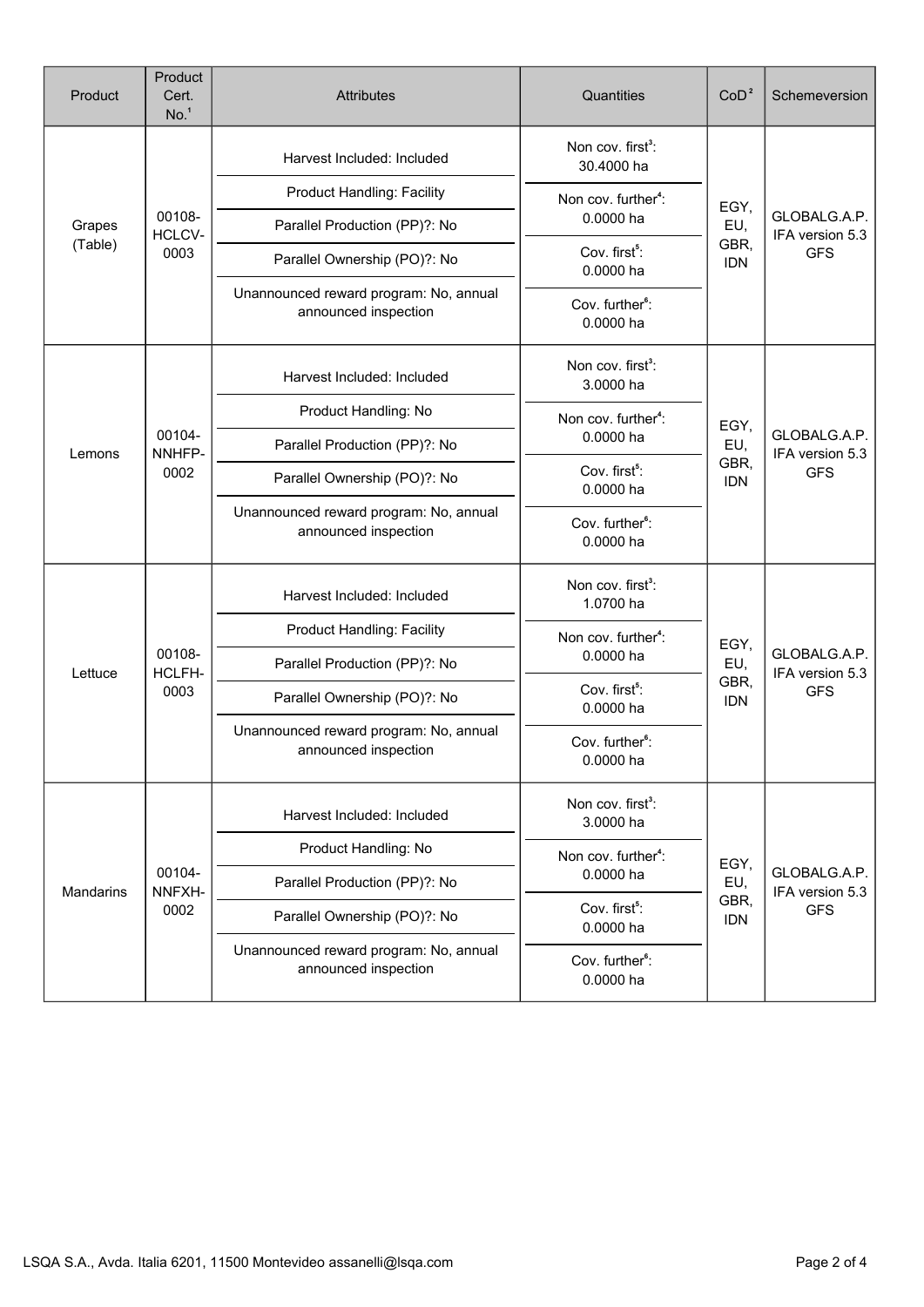| Product      | Product<br>Cert.<br>No. <sup>1</sup> | <b>Attributes</b>                                              | Quantities                                                                                                   | CoD <sup>2</sup>                  | Schemeversion                                 |
|--------------|--------------------------------------|----------------------------------------------------------------|--------------------------------------------------------------------------------------------------------------|-----------------------------------|-----------------------------------------------|
| Onions       | 00104-<br>NNFVV-<br>0002             | Harvest Included: Included                                     | Non cov. first <sup>3</sup> :<br>10.0000 ha                                                                  |                                   | GLOBALG.A.P.<br>IFA version 5.3<br><b>GFS</b> |
|              |                                      | <b>Product Handling: Facility</b>                              | Non cov. further <sup>4</sup> :                                                                              | EGY,                              |                                               |
|              |                                      | Parallel Production (PP)?: No                                  | 0.0000 ha                                                                                                    | EU,<br>GBR,<br><b>IDN</b>         |                                               |
|              |                                      | Parallel Ownership (PO)?: No                                   | Cov. first <sup>5</sup> :<br>0.0000 ha                                                                       |                                   |                                               |
|              |                                      | Unannounced reward program: No, annual<br>announced inspection | Cov. further <sup>6</sup> :<br>0.0000 ha                                                                     |                                   |                                               |
| Oranges      | 00104-<br>NNFXC-<br>0002             | Harvest Included: Included                                     | Non cov. first <sup>3</sup> :<br>5.0000 ha                                                                   | EGY,<br>EU,<br>GBR,<br><b>IDN</b> | GLOBALG.A.P.<br>IFA version 5.3<br><b>GFS</b> |
|              |                                      | Product Handling: No                                           | Non cov. further <sup>4</sup> :                                                                              |                                   |                                               |
|              |                                      | Parallel Production (PP)?: No                                  | 0.0000 ha                                                                                                    |                                   |                                               |
|              |                                      | Parallel Ownership (PO)?: No                                   | Cov. first <sup>5</sup> :<br>0.0000 ha                                                                       |                                   |                                               |
|              |                                      | Unannounced reward program: No, annual<br>announced inspection | Cov. further <sup>6</sup> :<br>0.0000 ha                                                                     |                                   |                                               |
|              | 00104-<br>NNHCL-<br>0002             | Harvest Included: Included                                     | Non cov. first <sup>3</sup> :<br>3.0000 ha                                                                   | EGY,<br>EU,<br>GBR,<br><b>IDN</b> | GLOBALG.A.P.<br>IFA version 5.3<br><b>GFS</b> |
|              |                                      | Product Handling: Facility                                     | Non cov. further <sup>4</sup> :<br>0.0000 ha                                                                 |                                   |                                               |
| Peas         |                                      | Parallel Production (PP)?: No                                  |                                                                                                              |                                   |                                               |
|              |                                      | Parallel Ownership (PO)?: No                                   | Cov. first <sup>5</sup> :<br>0.0000 ha                                                                       |                                   |                                               |
|              |                                      | Unannounced reward program: No, annual<br>announced inspection | Cov. further <sup>6</sup> :<br>0.0000 ha                                                                     |                                   |                                               |
| Pomegranates | 00104-<br>NNFVP-<br>0002             | Harvest Included: Included                                     | Non cov. first <sup>3</sup> :<br>4.0000 ha                                                                   | EGY,<br>EU,                       | GLOBALG.A.P.<br>IFA version 5.3               |
|              |                                      | <b>Product Handling: Facility</b>                              | Non cov. further <sup>4</sup> :<br>0.0000 ha<br>GBR,<br>Cov. first <sup>5</sup> :<br><b>IDN</b><br>0.0000 ha |                                   |                                               |
|              |                                      | Parallel Production (PP)?: No                                  |                                                                                                              |                                   |                                               |
|              |                                      | Parallel Ownership (PO)?: No                                   |                                                                                                              | <b>GFS</b>                        |                                               |
|              |                                      | Unannounced reward program: No, annual<br>announced inspection | Cov. further <sup>6</sup> :<br>0.0000 ha                                                                     |                                   |                                               |